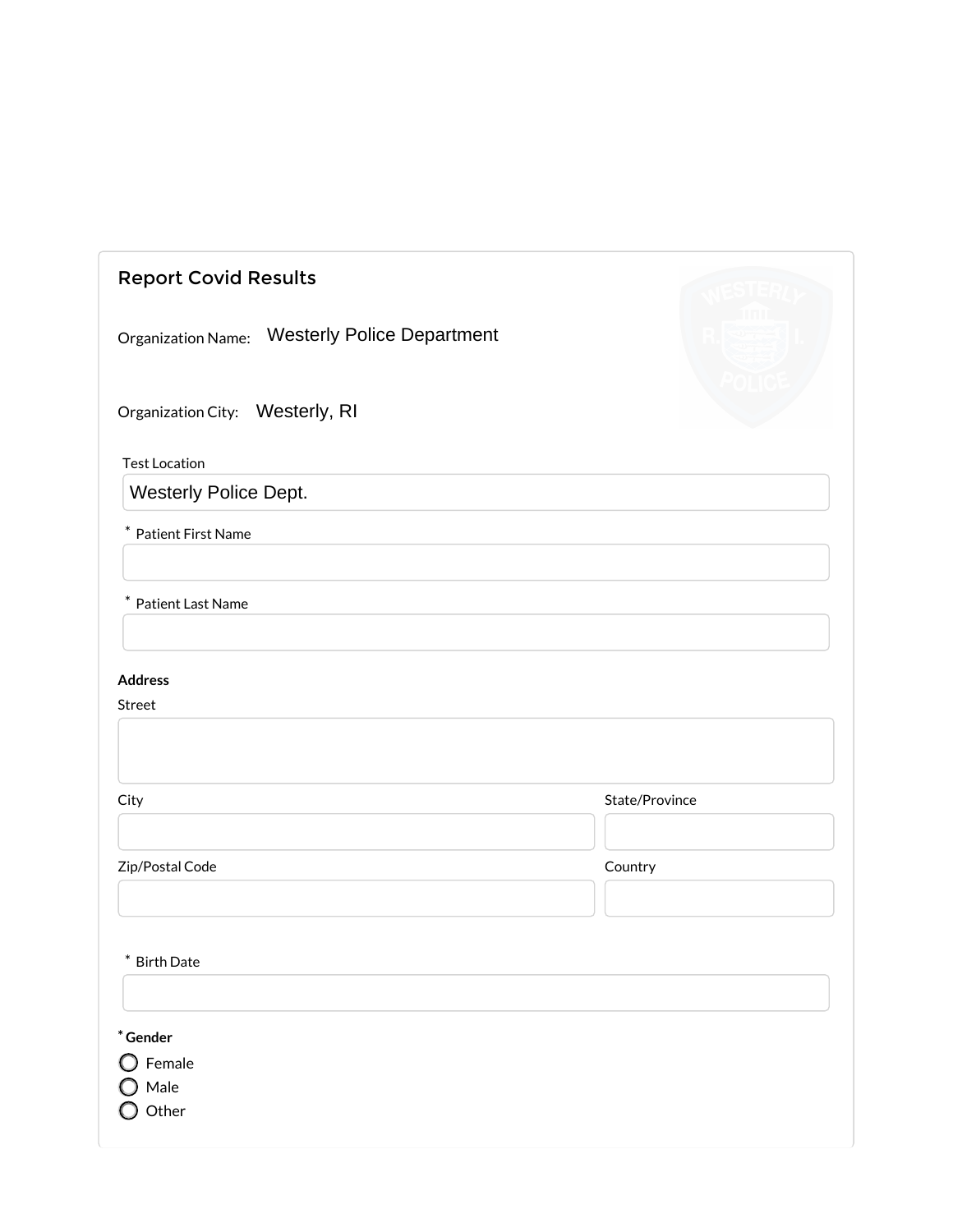| * Race (Select all that Apply)<br>American Indian or Alaska Native<br><b>Black or African American</b><br>White<br>Asian<br>Native Hawaiian or Other Pacific Islander<br>Not Specified<br>Don't Know<br>Declined<br>Refused to answer          |  |
|------------------------------------------------------------------------------------------------------------------------------------------------------------------------------------------------------------------------------------------------|--|
| Not Asked<br>Other Race<br>No Information                                                                                                                                                                                                      |  |
| * Hispanic Ethnicity<br>Hispanic or Latino<br>Not Hispanic or Latino<br>Don't Know<br>Declined                                                                                                                                                 |  |
| * Nationality (Select all that Apply)<br>American<br>Asian<br>Cambodian<br>Cape Verdean<br>Chinese<br>Columbian<br>Congolese<br>Dominican<br>English<br>Ethiopian<br>Filipino<br>French<br>German<br>Ghanaian<br>Guatemalan<br>Hmong<br>Indian |  |
| Irish<br>Italian<br>Korean<br>Laotian<br>Lebanese                                                                                                                                                                                              |  |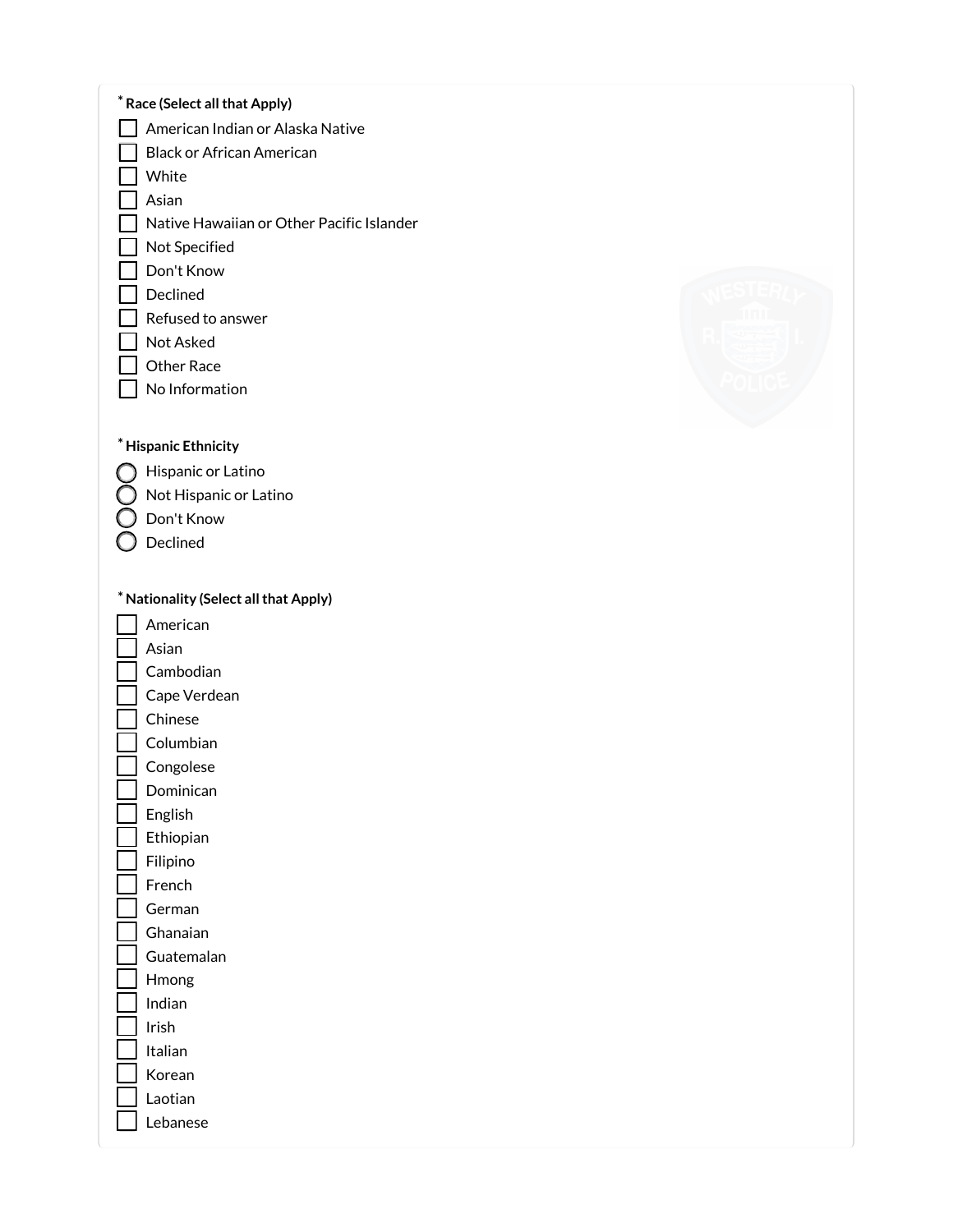| Liberian     |  |
|--------------|--|
| Mexican      |  |
| Nigerian     |  |
| Polish       |  |
| Portuguese   |  |
| Puerto Rican |  |
| Russian      |  |
| Salvadoran   |  |
| Scottish     |  |
| Somalian     |  |
| Syrian       |  |
| Taiwanese    |  |
| Vietnamese   |  |
| Other        |  |
|              |  |
|              |  |

\* Primary Language

English

\* Phone Number (1112223333)

 $*$  Email

### Affiliate with Education Setting

Yes  $\bigcirc$  No ◯ Unknown

### Education Setting

 $\bigcirc$  Childcare  $\bigcirc$  K12 Higher Ed (University/College)

Higher Ed (Technical)

Higher Ed (Military)

Help Text: Please complete the School Name and Learning Style Fields below if you are reporting results for a patient associated with the K12 school. This information is important for epidemiological analysis and case investigation.

School Name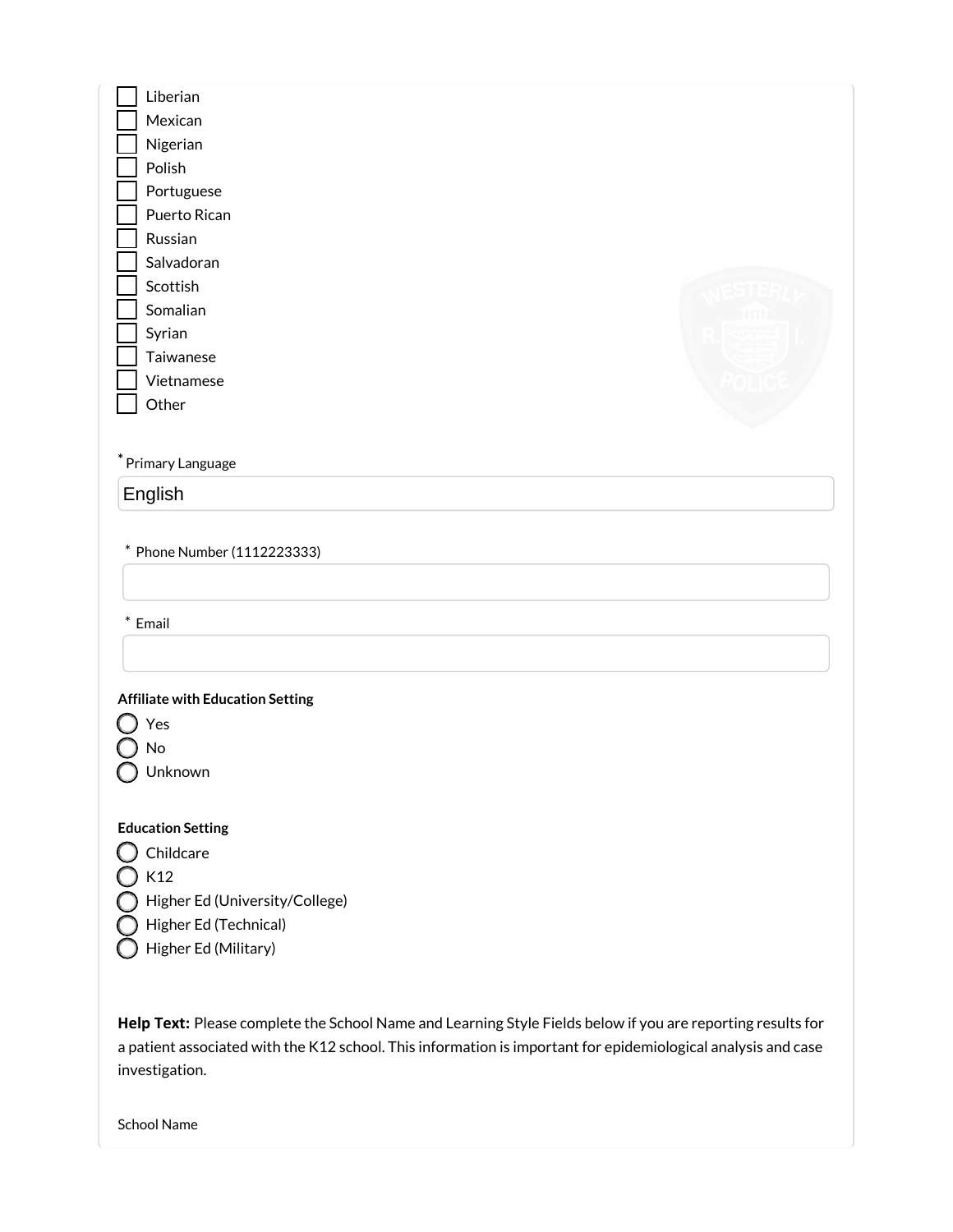## School Affiliation

- $\bigcirc$  Student
- O Staff
- O Other

## Learning Style

- O In Person
- O Virtual
- O Hybrid

# COVID-19 SYMPTOMS

### Select all that Apply

- No Symptoms Cough Shortness of breath or difficulty breathing Fever Chills Muscle pain Sore Throat Headache Nausea Vomiting
- Diarrhea
- Runny nose

Fatigue

- Recent loss of taste
- Recent loss of smell
- Congestion

Symptom Onset Date (01/01/2020 or Jan 1, 2020)

# \* Test Type

BINAXnow

\* Date test completed (01/01/2020 or Jan 1, 2020)